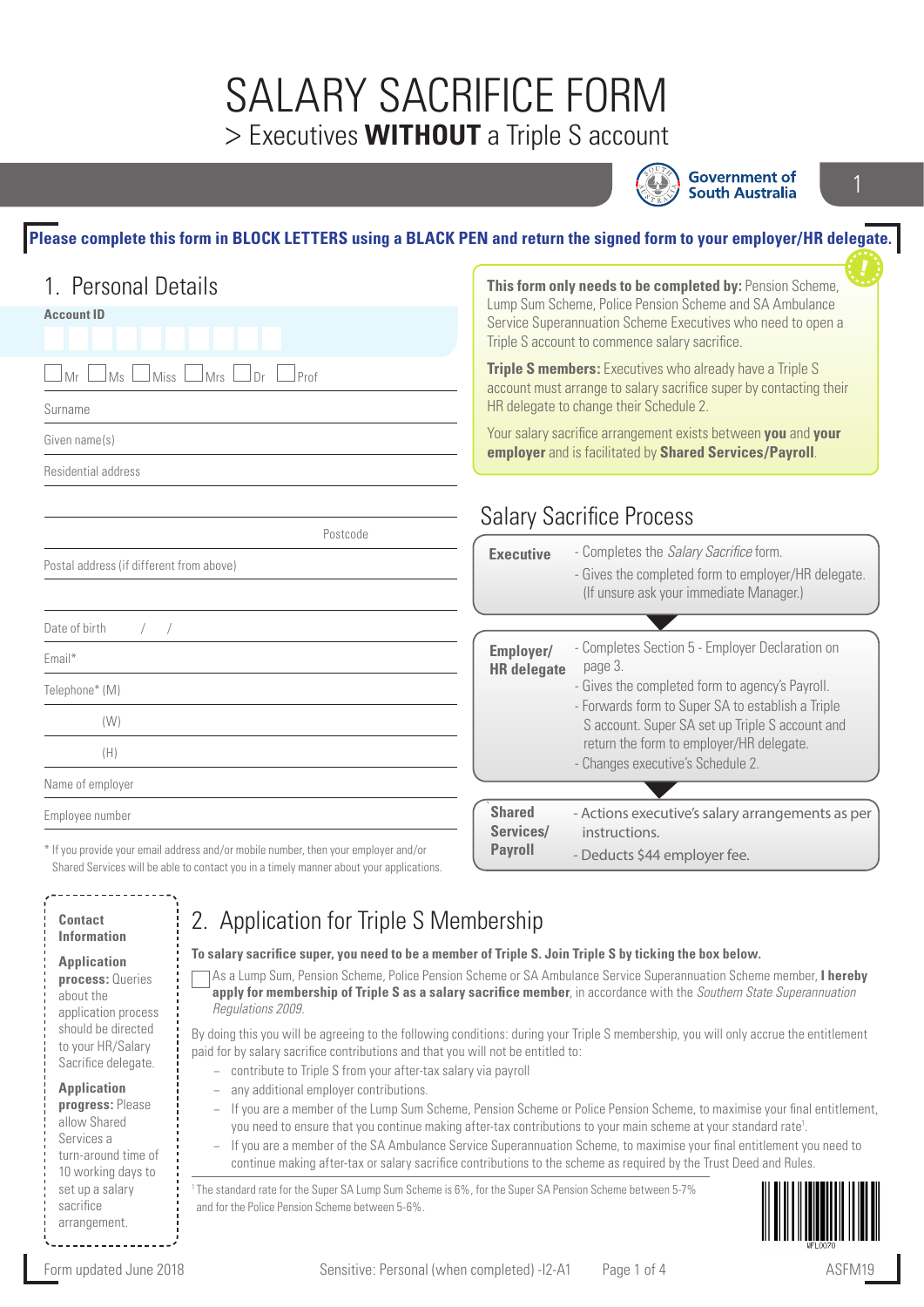## SALARY SACRIFICE FORM > Executives **WITHOUT** a Triple S account



**Government of South Australia**   $\overline{\mathcal{L}}$ 

#### **Please complete this form in BLOCK LETTERS using a BLACK PEN and return the signed form to your employer/HR delegate.** 3. SA Police and SA Ambulance Service staff

**Please complete this section ONLY if you are a member of the Police Pension Scheme or SA Ambulance Service Superannuation Scheme.** 

Are you an Active Police Pension Scheme member?  $\Box$  Yes

Are you an SA Ambulance Service Superannuation Scheme member?  $\Box$  Yes

### Employee Declaration

I understand that:

- − By signing this agreement, I am authorising my employer to contribute on my behalf into Triple S. These contributions will be deducted by my employer from my before-tax salary for each relevant pay period.
- − Currently there is no limit on salary sacrifice for super contributions to a constitutionally protected fund. I may elect to salary sacrifice up to 100% of my total annual earnings comprising my before-tax salary, as prescribed by my employment arrangement, and additional earnings derived from overtime, shift penalties and/or allowances. I understand that ongoing deductions from my salary such as union fees will affect what constitutes a 100% salary sacrifice contribution.
- − I understand that an administration fee of \$44 including GST is payable to my employer from my after-tax salary at the commencement of this Agreement and that it is deducted from my first salary sacrifice contribution. I permit Payroll to deduct this amount from my salary.
- − I understand that if I wish to change the amount or percentage of my salary sacrifice contribution or if I change agencies, I will need to enter into a new Agreement at an additional cost of \$44.
- − I must complete a *Financial Advice Certification (Form 9)* acknowledging my responsibility to obtain independent financial advice before entering into this Agreement to salary sacrifice. (Please return this form to your employer.)
- − I understand this form represents a written notice to the Super SA Board to become a member of the Triple S Scheme.
- The salary sacrifice is an arrangement between myself and my Employer.
- − It is my responsibility to monitor whether my concessional contributions (employer contributions plus salary sacrifice contributions) exceed any caps that could apply to my scheme.
- − I have read the Triple S *Tax* fact sheet and am aware of the tax payable on exit.
- − Contributions to Triple S will not count towards the First Home Super Saver Scheme (FHSSS).
- − My employer is not liable, either directly or indirectly, in respect of any matter concerning my contributions, unless such liability cannot be abrogated by statute.
- − By signing below, I will indemnify my employer and Triple S from and against:
	- Any income tax or any other taxation liability whatsoever (including any administrative penalty, fine or other amount) that may become payable pursuant to any relevant taxation legislation and rulings
	- − Any other liability whatsoever not otherwise described above, in respect of the contributions by my employer, which includes any information supplied by my employer including but not limited to any estimate of total annual earnings and the amount of the contributions and any matter not otherwise described herein, and
	- − All charges, costs, damages, disbursements, fees, losses suffered or incurred by my employer in relation to any matter associated with the contributions by my employer.

#### **Tax and limits**

Although there is no limit to the amount of salary sacrifice contributions you make, there is a limit to the amount that will be taxed concessionally on exit. For more information refer to the Triple S *Tax* factsheet at www.supersa.sa.gov.au.

Contributions to Triple S **will not count towards the First Home Super Saver Scheme (FHSSS)**. All contributions to an untaxed fund are specifically excluded under the Commonwealth rules.

**Signature:**  $\boldsymbol{\mathsf{X}}$  **Date:** */ / /* 

Form updated June 2018 **Sensitive: Personal (when completed)** -I2-A1 Page 2 of 4 ASFM19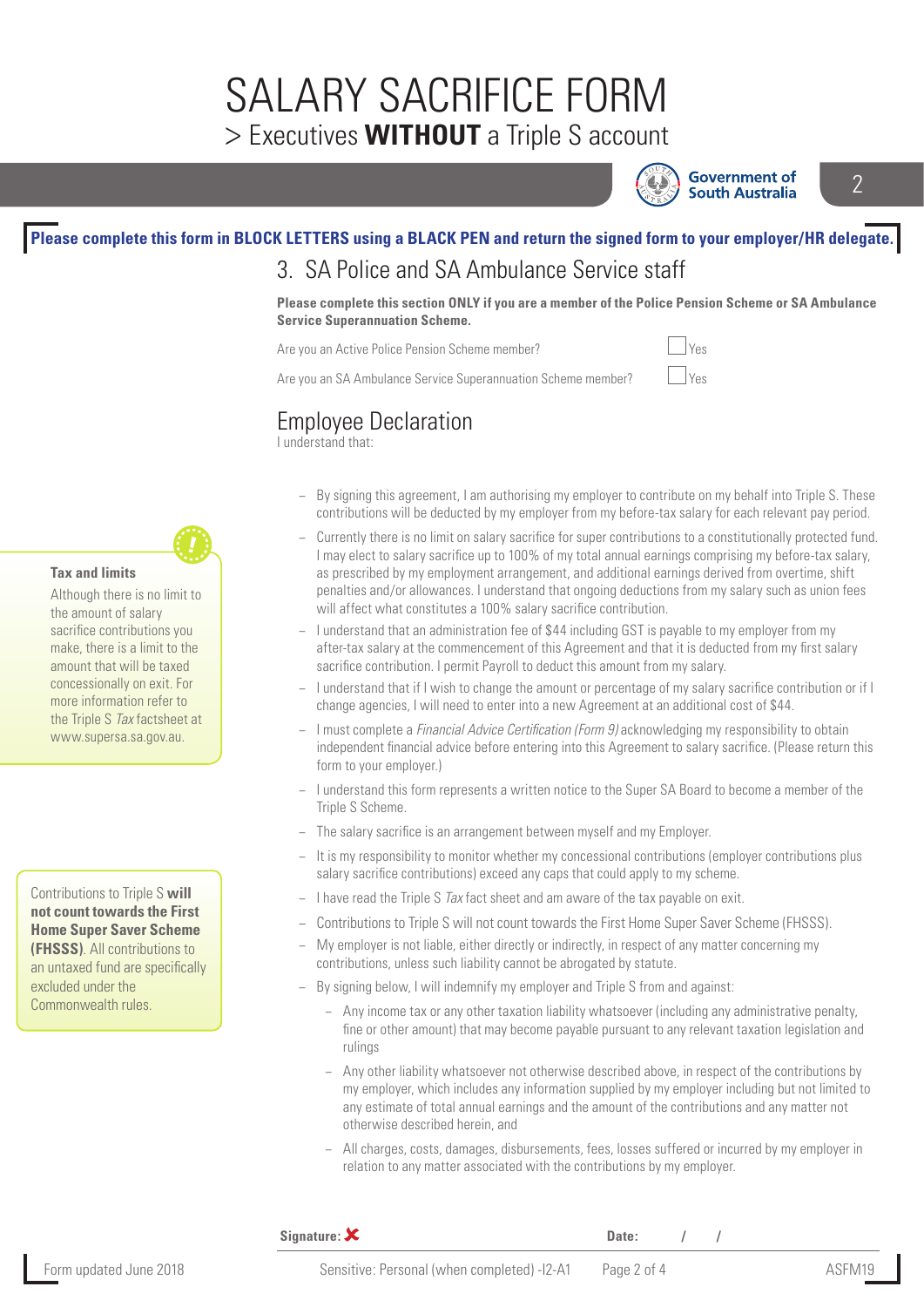# SALARY SACRIFICE FORM > Executives **WITHOUT** a Triple S account



**Government of South Australia** 

3

| Checklist                                      | Use the the list below to make sure you have completed the form correctly (we suggest ticking the actions<br>relevant to you and marking those not relevant as N/A (not applicable). |
|------------------------------------------------|--------------------------------------------------------------------------------------------------------------------------------------------------------------------------------------|
| <b>Step A (applicable to all members)</b>      |                                                                                                                                                                                      |
| <b>Everyone completing this form must:</b>     |                                                                                                                                                                                      |
| Complete section 1                             | Complete section 3 (if applicable)                                                                                                                                                   |
| Complete section 2                             | Complete Salary Sacrifice Form 9 (attached)                                                                                                                                          |
| (whichever is applicable) for their actioning. | Once the steps in this checklist are completed, I will forward this form to my employer/HR Delegate                                                                                  |

## 4. Employer Declaration

#### **This section needs to be signed by your employer**

The employer agrees and acknowledges as follows:

− That upon the employee signing and delivering this Agreement to the employer, the employer will commence making the deductions and contributions for salary sacrifice only, as outlined in the Employee Declaration (section 4).

| Name                         | Role                |
|------------------------------|---------------------|
| Employing agency             |                     |
| Phone number                 | Email               |
| Signature: $\bm{\mathsf{X}}$ | Date:<br>$\sqrt{1}$ |

#### 5. Delegate Action

Forward a scanned copy of this form and the Schedule 2 to **agency.services@sa.gov.au**.

#### Super SA Certification (Super SA to return form to HR)

| Super SA Triple S membership established: YES | $\rightarrow$            |
|-----------------------------------------------|--------------------------|
| Super ID                                      | Œ<br>$\equiv$<br>$\circ$ |
| Completed:                                    | Se                       |